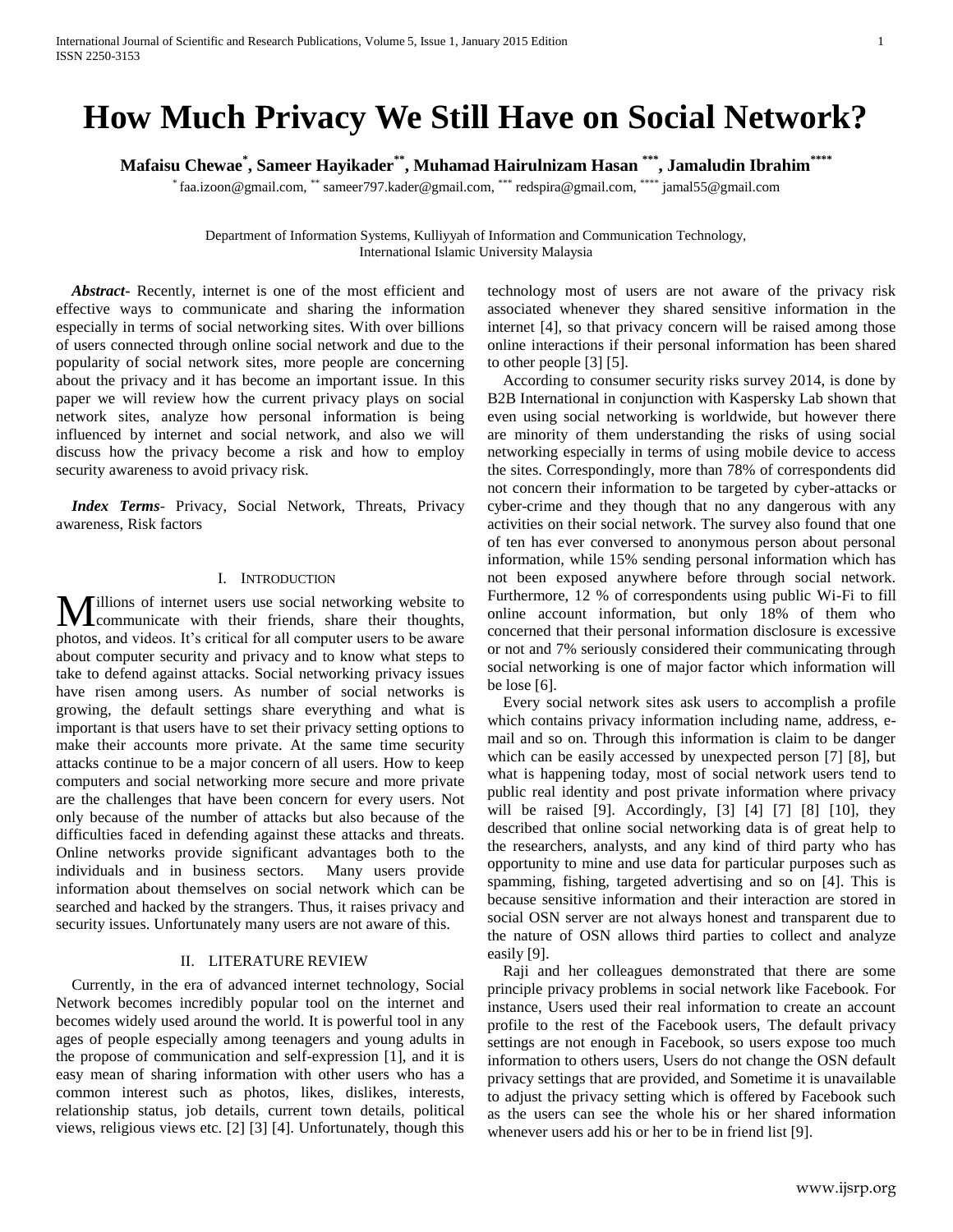However, sometime there is a must to users to reveal personal information in particular reason, as demonstrated by [7]. They also illustrated that users have to reveal the personal information on social network in order to be effective and do this for maturing their identities. In reality, online communication can bring them to be intensive revelation compared to face to face communication. Furthermore, in the face of information of behavior of users are able to conceptualize as continuum which describes as information privacy protection behavior. This means information can disclose accurately in one side, but it is not for other sides. By the way, users can participate all and can protecting their personal information at the same time by partly disclosing of them.

# III. RECENT SOCIAL NETWORK'S ACTIVITIES

 It is not be denied that consuming of social networks (Facebook, Twitter, Google Plus, LinkedIn and Pinterest) are increasing considerably, people turn and trust them to share the information. However, there are still large number of user's online social network did not recognize that their information will be delved by anonymous person and did not concern enough about their privacy [7]. In the graph below shows the number how many billions and millions of people prefer social network sites in today world.



Figure 1: Number of Users on Popular Social Network sites [11]

 Regarding to recent statistic of social networks worldwide usage above ranked by number of active users found in October, 2014, Facebook was the first social network to surpass billion registered accounts. Third-ranked Google+ had over 320 million monthly active accounts. Meanwhile, microblogging network Twitter had less than 300 million active users on their site [11].

 Moreover, the statistic of social network activities in 2013 as show in figure 2 described that how activities were play in social network; uploading and sharing photos on Facebook is the most popular activities by achieving over 800 million active users, while Google+ and Twitter had about 370 and 323 million active users of uploading and sharing photo respectively. Furthermore, posting comment about my daily activities in Google+ and Twitter are not common as Facebook, which are only half of Facebook active users posted comment, while active users of posting comment about daily activities had only 361 and 286 million respectively [7] [12]. Correspondingly, more than 20% of Facebook users do not concern about privacy setting as possible

[7], meanwhile the consumer security risks survey 2014 [6], shown that less than 20% of social network users concerned to the personal information will expose excessively or not.

|                                                    | Millions Active<br>Facebook<br>Users    | Millions Active<br>Facebook<br>Users    | Millions Active<br>Facebook<br><b>Users</b> |
|----------------------------------------------------|-----------------------------------------|-----------------------------------------|---------------------------------------------|
| Uploaded and share photos                          | 476.59                                  | 239.17                                  | 108.37                                      |
| Clicked Facebook 'like' button                     | 348.16                                  | 150.64                                  | 84.87                                       |
| Posted comment about my daily activities           | 349.60                                  | 184.71                                  | 87.86                                       |
| Followed a group or like a page created by a brand | 291.99                                  | 110.60                                  | 66.94                                       |
| Uploaded and share photos                          | 206.74                                  | 103.54                                  | 60.20                                       |
|                                                    |                                         |                                         |                                             |
| Clicked a Google+ '+1 button'                      | 129.43                                  | 63.78                                   | 39.46                                       |
| Posted comment about my daily activities           | 135.12                                  | 76.24                                   | 49.07                                       |
|                                                    | Millions Active<br><b>Twitter Users</b> | Millions Active<br><b>Twitter Users</b> | Millions Active<br><b>Twitter Users</b>     |
| Uploaded and share photos                          | 171.75                                  | 96.24                                   | 55.23                                       |
| Posted comment about my daily activities           | 140.86                                  | 94.15                                   | 51.63                                       |
| Followed a group or like a page created by a brand | 99.31                                   | 52.96                                   | 39.01                                       |

Figure 2: social network activities in 2013 [7] [12]

### IV. PRIVACY CONCERNS WITH SOCIAL NETWORK'S **SERVICES**

 The popularity of social networks service is not a secret anymore. With 1.35 billion users connected with Facebook, followed by 340 million with Google+ and 280 million on twitter, the phenomena has moved the way how people communicate from interpersonal communication into mass media communication[13]. They freely to talk to anybody regardless of their mutually know each other or not. However, the most controversial issue with regard to the social networks services is how genuine they keep the privacy in private. There are many possible ways that the privacy of a social network user's information can be compromised: publication of specific information on the network to unintended recipients due to poorly understood defaults, accidental data release, intentional use of private data for marketing purposes by the social networking site, court order, and so on [14].

 While people keep talking about privacy, the issue of the borderline between public area and private area of social media space are still unclear. In some situation, users want their personal information to be known only by a small circle of close friends, and not by strangers. While in other scenario, they are willing to reveal personal information to anonymous strangers, but not to those who know them better, like their father or mother. Dwyer et al. have risen up a question on the relationship between Internet privacy concern and their willingness to share information and develop new relationship in [15]. They proposed the diagram to show the inter-relationship between privacy and trust.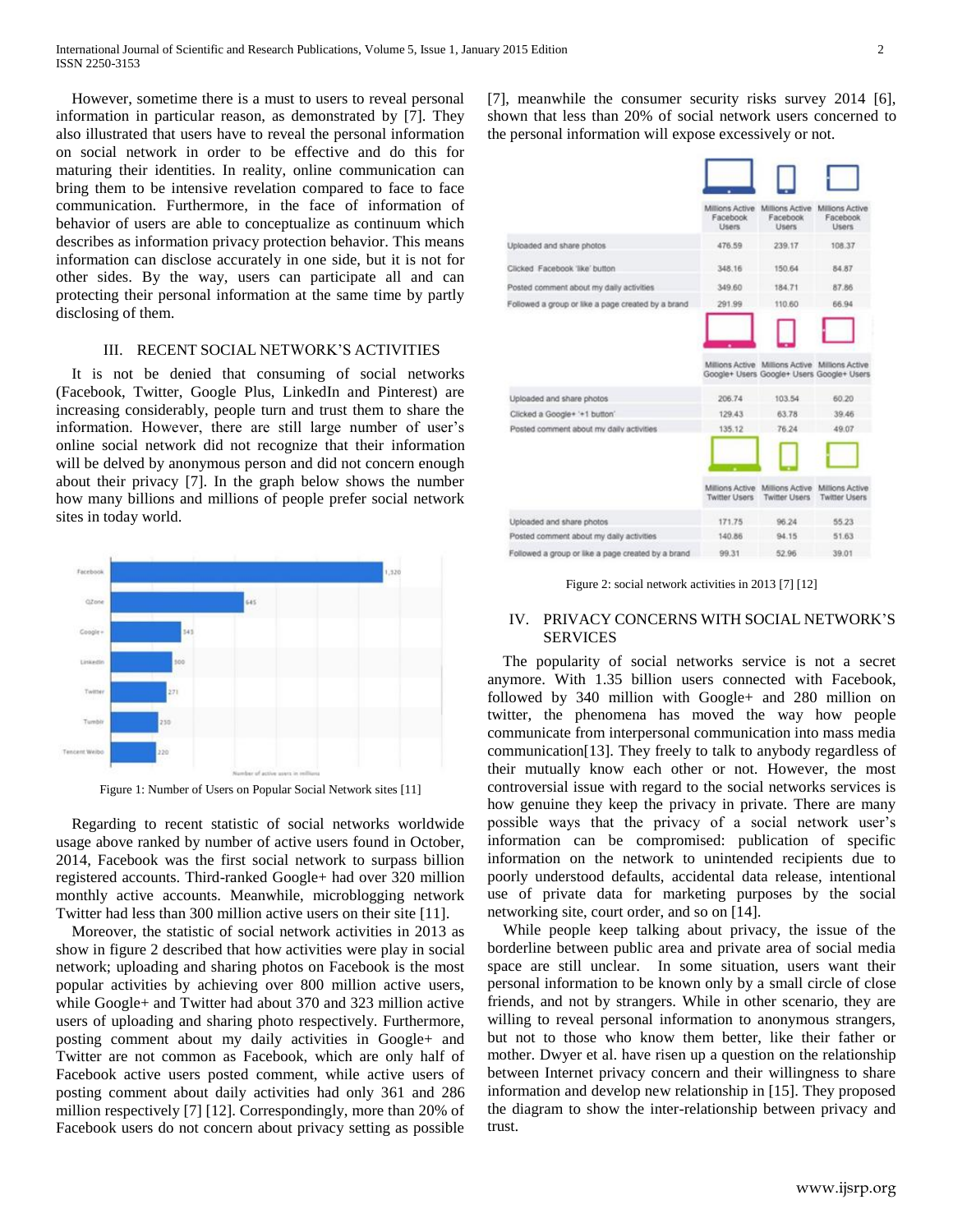

Figure 3. Privacy and trust model

 The diagram shows that in order to develop new relationship some privacy need to be revealed in order to get trust from other party. However, the question here is that how much trust we can allocate for a new relationship and how trusted is the person that we are going to develop a relationship with?

 The figure 4 shows the group of users and their motivational of using the social networks [16].

| Group                                                         | <b>Motivations</b>                                                                                                                            |  |  |
|---------------------------------------------------------------|-----------------------------------------------------------------------------------------------------------------------------------------------|--|--|
| Individuals                                                   | Interaction with family and friends, research, and<br>professional opportunities.                                                             |  |  |
| Employers<br>recruiters                                       | and   Psychological and social profiling of applicants                                                                                        |  |  |
| Criminals                                                     | Spam, scams and sexual crimes                                                                                                                 |  |  |
| Police, amy, secret<br>services<br>and<br>government agencies | Staff profiling, criminal investigations and quick<br>communication with the public, particularly via<br>Twitter                              |  |  |
| Politicians<br>and<br>activists                               | Ideological propaganda, research and gauge of<br>popularity                                                                                   |  |  |
| <b>Businesses</b>                                             | Profiling and targeting potential markets, deepening<br>customer relationships, online promotion and sales,<br>and online surveys and studies |  |  |

Figure 4: group of users and their motivational of using the social networks

 It is clearly identified that the individuals group exposed to the potential privacy threats. In fact, the other groups can become the predator for the individual group to steal the personal information of the individuals.

 Privacy is about something that we should keep secret from others. But keep something private in the public is madness and this is what happens to social networks services nowadays. For an example, Google is one of the main cloud storage for the Internet users. At the same time, it has Google+ for social network services. In here, the issue of privacy is critical as Google uses single sign-on method to access those services offered by them. It is easy whether you use the Gmail service, keep files in Google Drive, or upload photos to Google+, everything you write, upload, or post gets stored in a server that belongs to the online service, not to you. And because of outdated rules enumerated in the ECPA, this cloud-based data is vulnerable to a privacy loophole so big that a Google self-driving car could roll through it.

# V. INFLUENCES OF SOCIAL NETWORK AND PERSONAL INFORMATION

 The life of social network is on the users` personal information. Some of the social networks service member are willing to share their personal information to public and some are making private only for certain group. Amanda and Mary have conducted a survey and find out that for girls, social networking sites are primarily places to reinforce pre-existing friendships; for boys, the networks also provide opportunities for flirting and making new friends [17].

 Each Internet user connected to social networks has a digital identity. It is made up of everything users publish on their various accounts and allows a sketch to be drawn of their personalities. The potential risk of the personal information on the social networks that the users might be facing are;

 **Stolen identity** - this always happen someone has stolen somebody identity for certain purposes.

 **Pedophilia and sexual crimes** - Teenagers, who are more numerous and more active on social networks, are exposed to sexual predators. Predators have time to make contact with their victims, most of the time under a false identity, and locate them geographically. The risk is even greater as teenagers are less likely than adults to be careful on these networks [16].

 **Illegal advertisement and spam** - the online advertisement always refer to the user personal information. What they like, what they like to visit and many others on user's personal information.

 **Government spy** - the government might have been spying on each of the individual personal information. Snowden for example has revealed a leak saying that the government of United State is actually spying on each of individual citizen. This can be done via social networks.

 **Ideological manipulation** - this scenario is considered to become the most crucial. People said Facebook can cause the fallen of a kingdom. Twitter can lead the change of the government faster. This is true when people are keep spreading their ideology regardless the information is correct or not.

#### VI. PRIVACY THREATS

 We identify the following threats which will occur through social network;

 **New technology called "extreme-scale analytics" system created by Raytheon:** according to US national government security, using Riot it is possible to gain an entire snapshot of a person's life – their friends, the places they visit charted on a map [18]. This new technology can track your movement all the time which is not acceptable by people. This is what we always ask how much privacy we still have not only on social network but also in our daily life. Photographs and videos that we post on social networks can easily lead to our location by using riots.

 **Facebook:** in 2013 more people are quitting Facebook in concern with privacy according to new research. The reason why people do not use Facebook because they feel that they do not have enough privacy when using Facebook. When a user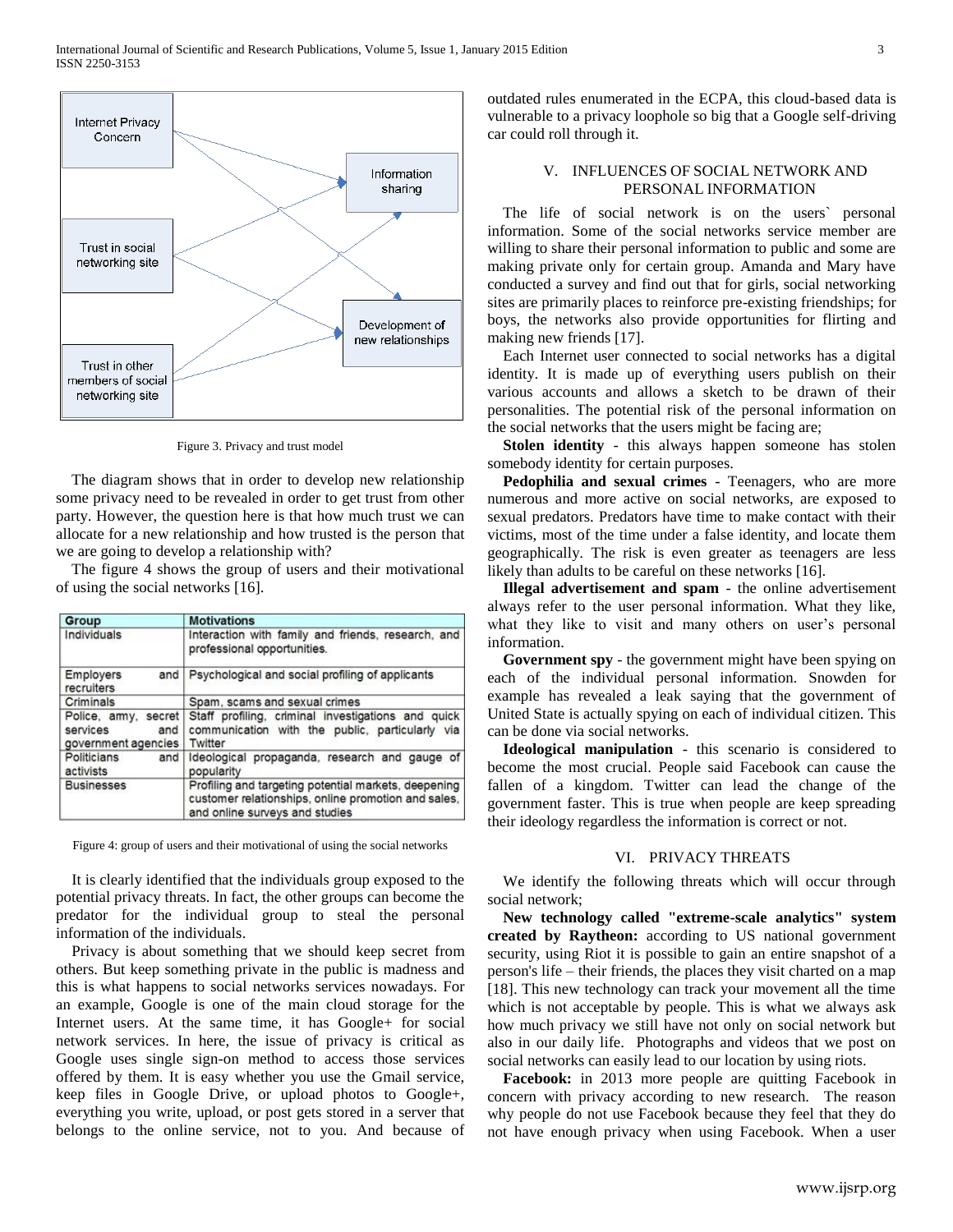wants to leave Facebook there will be a display message asking the user why he or she wants to deactivated the account. However, photos and other information will be kept in Facebook the only thing that Facebook does when we deactivated the account is that photos and information will be hidden. This process has made people more concern about the privacy [19].

 **Porn Video Facebook Scam:** we have seen such as these posts a lot appear on Facebook' wall from strangers. It is actually a crime and an invasion of privacy. By clicking on the link it will lead the user to a fake page which sometimes ask the user to like the page or install new software. Liking the page or installing new software is a malware. Once the users click on the link malware makes its way into a system, they begin to damage a system's boot sector, data [20].

**Single access sign-on:** using single access sing-on makes the user to access to several website easier but at the same time it is not secure as those websites will share information and other activities to other websites. Information should not be shared with other website, the user only can have the privilege but not the other. But yet social media share information as part of single access sing-on feature. As people are more concern on how to have more privacy when using single access sign-on, social media should improve the feature to ensure the level of privacy for the users [21].

 **Advertising harassment spam:** in 2011 Facebook achieved advertising revenues of US \$ 4 billion, according to its chief operating officer Sherly Standberg [22]. There are standards that companies must meet in order to use commercial advertising according to federal law and the Federal Trade Commission ("FTC"). According to FTC most of websites that use commercial advertising collected personally information from children. [23]

 **Personal information identity theft:** personal information that we provide on social network is related to the third party of that specific website. When we talk about third party concept we keep in mind that weakness could happen in digital file of personal data and the information that kept in digital file possibly be revealed on the profiles of social network sites. One of the weakness is that when we sign in or search on the social network the information that we enter is attribute which are directly accessible by profile browsing. According to [24], social network users share a lot of information online, and SNS will record all interactions between users and keep them for potential use in social-data mining.

 **Phishing:** personal information that we provide on social network can be easily found by the hacker if we do not protect the cookies. For instance, the email phishing attacks can be achieved 72% hit rate by using the information available in the social network [25]. Sensitive and important information are the targets for the attackers to attack, such as credit-card or bank account numbers and email passwords which can harm the user in case the hackers successfully get those information.

#### VII. RISK FACTORS ON SOCIAL NETWORK

As we discussed above, even though there is rare in terms of privacy on social network, there still have many people who tend to use this kind of services to be beneficial to them such as trading, teaching, news and so on. Therefore, this section we will

discuss on risks factors which can lead the users in trouble. Thus users can use properly those services. To begin, there are several major factors that can reach users in privacy lose.

 Firstly, lack of properly privacy setting. As we discuss above, privacy becomes a major concern in social network. It depends on users how privacy information do them willing to share to the rest of social network' users. Most of social networks allow users to set different privacy setting which user can decide to their private information to share or make it invisible [26] [27]. In contrast, majority of them are willing to skip the step of privacy settings by setting up as default.

 Secondly, users have lots of trust in social network and their contacts [9]. They try to expose and shared whatever they want even if serious matters and try not to invisible sensitive information.

 Thirdly, poor recognition in post. Users do not pay much attention on posting and information that they received. Whatever they got, they pretend to click and go forward even they do not what kind of information is?

 Next, users always provide an e-mail which associated with their work to social network. This can lead to in terms of hacking when their e-mail is on anonymous person, it is easy to hack to their e-mail and gain information from it.

 Furthermore, many users neglect to preview privacy policy and terms of services before signing up on social network.

 In short, to be secure of using social network, at lease the user should aware and take consideration one of above factors.

# VIII. PRIVACY DEFENSES AND AWARENESSES

As we discussed we have come out with some of the recommended strategies to prevent the threats as described below:

User should be aware about privacy and this can be done with self-awareness campaign: People and social network users specifically need to be more careful about the information they provide on their personal profiles in online social networks. Maintaining, reviewing and modification their information regularly is necessary to ensure the privacy.

Providing courses on social network security and encouraging awareness-raising: school and institute should intensively provide information on social network privacy as most of students now use social network in daily life. As well as to inform the users to make the rational usage of the Social Networking Sites to develop and practice security concern and policies.

Using stronger authentication and access-control: having a strong password can protect personal information but yet there will be risks. The strength of authentication is different from site to another site, in order to provide strong defense we need to use additional authentication factors such as e-mail verification through Captchas as well to use spam filter.

#### IX. CONCLUSION

Technology and social network have made interaction and communication much easier than early decade. In this paper, we have briefly come across privacy on social network. As many websites and social networks out there, people are more concern